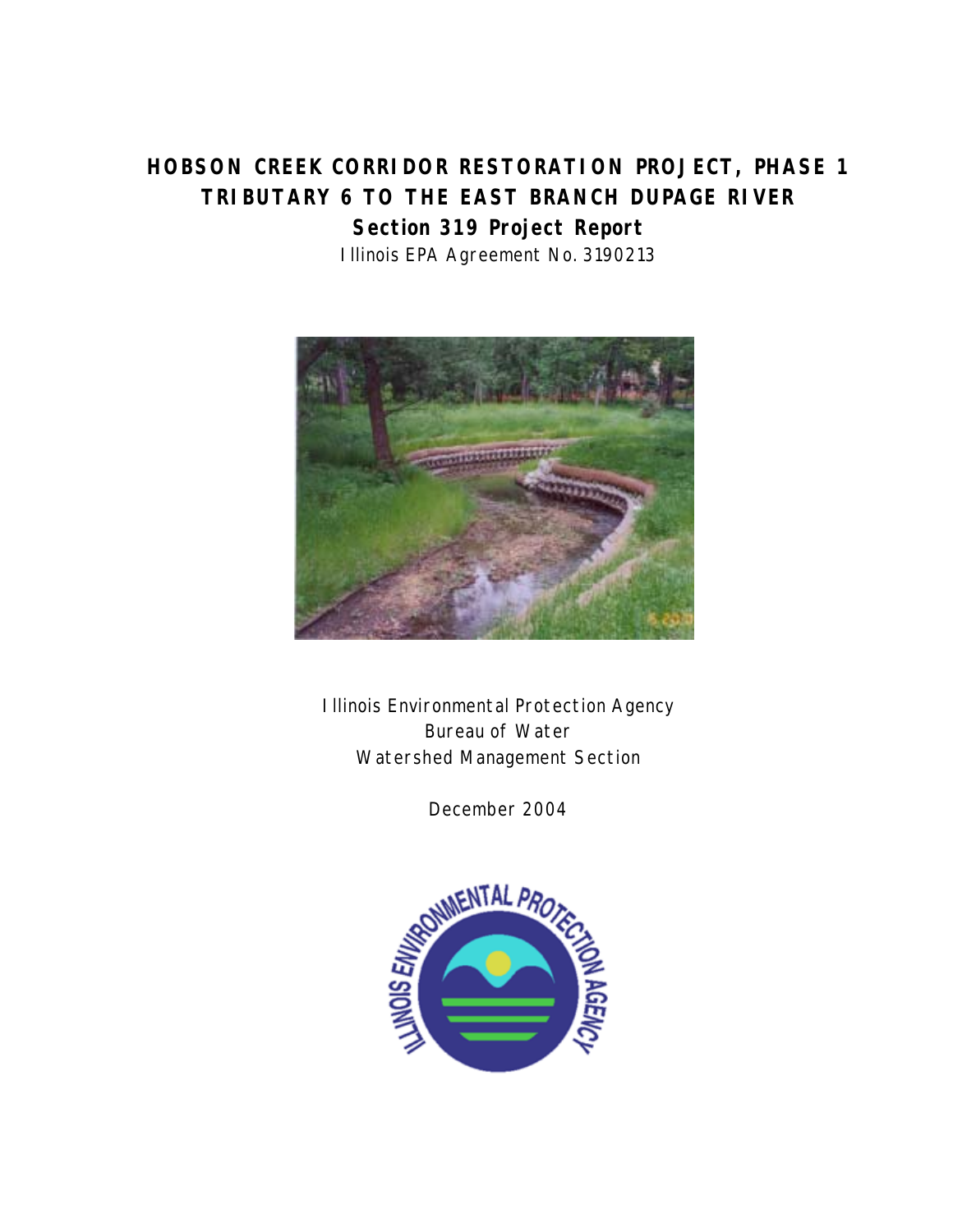# **HOBSON CREEK CORRIDOR RESTORATION PROJECT, PHASE 1 TRIBUTARY 6 TO THE EAST BRANCH DUPAGE RIVER SECTION 319 FINAL REPORT**

**ILLINIOS EPA FAA # 3190213 DECEMBER 2004** 

**Prepared For:** 

## **ILLINOIS ENVIRONMENTAL PROTECTION AGENCY BUREAU OF WATER – WATERSHED MANAGEMENT SECTION 1021 NORTH GRAND AVENUE EAST SPRINGFIELD, IL 62702**



**Prepared by:** 

**TED GRAY & ASSOCIATES, INC. 1 SOUTH 132 SUMMIT AVENUE, SUITE 304 OAKBROOK TERRACE, IL 60181 Ph: 630-261-1133 Fax: 630-261-1144**

This report was prepared using United States Environmental Protection Agency funds under Section 319 of the Clean Water Act distributed through the Illinois Environmental Protection Agency. The findings and recommendations contained herein are not necessarily those of the funding agencies.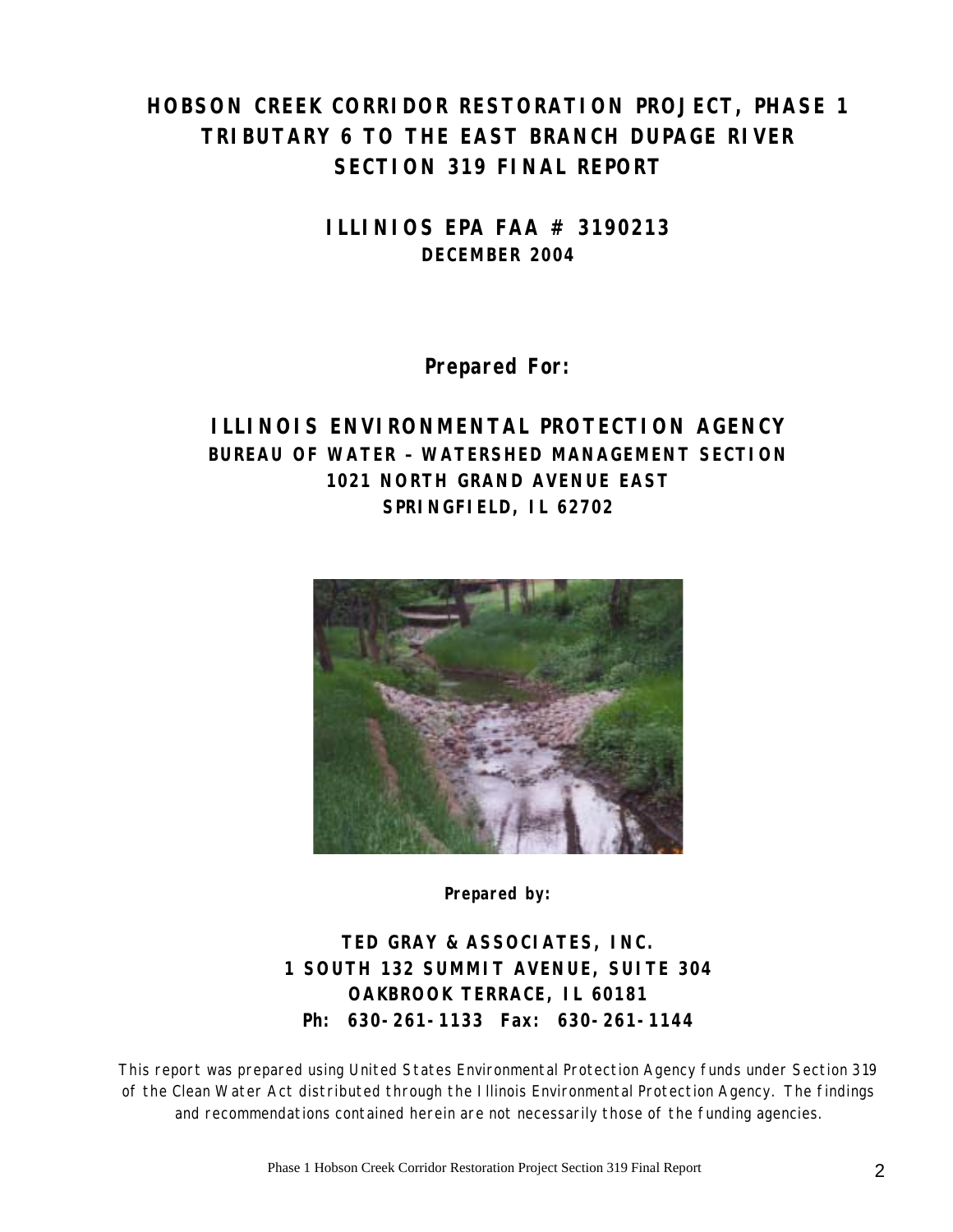## **HOBSON CREEK CORRIDOR RESTORATION PROJECT**

## **TABLE OF CONTENTS**

| <b>Report Section</b>                                                                                                           | Page $#$     |
|---------------------------------------------------------------------------------------------------------------------------------|--------------|
| Summary experience and the series of the series of the series of the series of the series of the series of the                  | 4            |
|                                                                                                                                 | 4            |
|                                                                                                                                 | 6            |
| Project Description and Stabilization Techniques<br>6                                                                           |              |
| Restoration of Riparian Corridor<br><u>16</u>                                                                                   |              |
| Rock Riffle Structures and Stable Channel Construction 7                                                                        |              |
| A-Jacks and Vegetated Geogrid 27                                                                                                |              |
|                                                                                                                                 |              |
|                                                                                                                                 |              |
|                                                                                                                                 |              |
|                                                                                                                                 |              |
| Operation and Maintenance Plan Management Control of Maintenance Plan                                                           | 13           |
|                                                                                                                                 | 15           |
| Photos<br><u> 1980 - Johann Stoff, deutscher Stoff, der Stoff, der Stoff, der Stoff, der Stoff, der Stoff, der Stoff, der S</u> | Attachment 1 |
|                                                                                                                                 |              |
|                                                                                                                                 |              |
| Watershed Currents (by Conservation Foundation) Attachment 2                                                                    |              |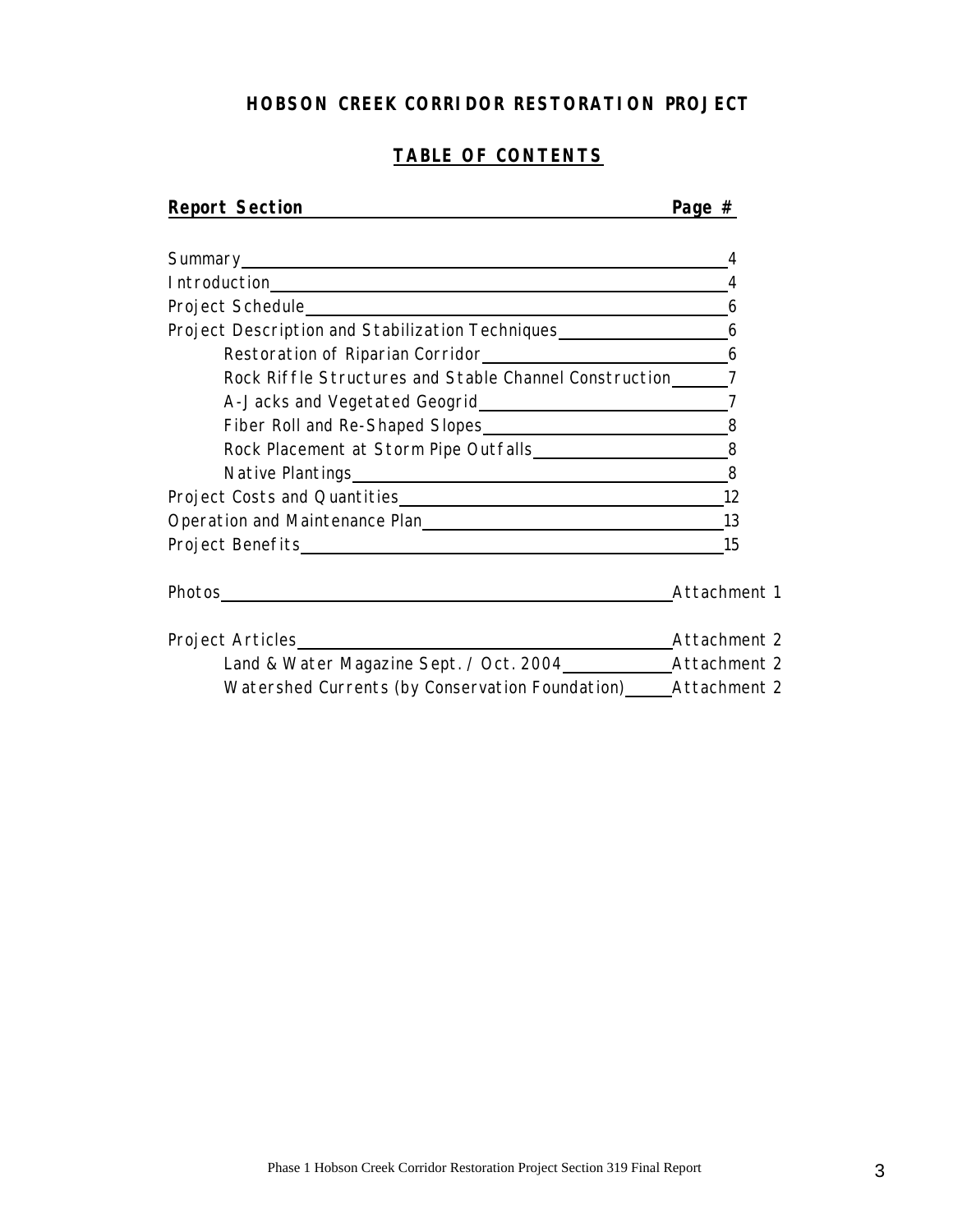#### **Summary:**

The Hobson Creek Community Council completed the Hobson Creek Corridor Restoration Project, Phase 1 in order to protect against severe streambank erosion, to provide nonpoint source pollution control along Hobson Creek and to improve water quality of the downstream East Branch DuPage River. Installed stream stabilization techniques have provided effective and environmentally sound bank protection and channel stability for the Phase 1 reach. The Hobson Creek Community Council will provide long-term maintenance for the project site. Public involvement to date includes awareness of adjacent homeowners, numerous trail and parkway visitors near existing signage, and publication of three newspaper articles, one environmental newsletter article, and three professional trade magazine publications.

#### **Introduction:**

The Hobson Creek Corridor Restoration Project is located on common space owned by the Hobson Creek Community Council in unincorporated Naperville, DuPage County, Illinois. A small portion of the project area is located on private property within the Hobson Creek Community subdivision where the stream has migrated out of the subdivision common space. Hobson Creek has a 1.71 square mile watershed. The watershed is primarily comprised of single family and multi-family residential areas. Hobson Creek has also been identified as Tributary  $#6$  to the East Branch DuPage River. The East Branch DuPage River is located approximately 1,100 linear feet downstream of the project site. The entire Hobson Creek Corridor has been divided into 3 reaches for construction implementation purposes:

- Phase 1 Upstream project boundary downstream to stream station 10+00 (Sta. 17+50 to 10+00)
- Phase 2 Stream station 10+00 downstream to Green Trails Drive (Sta. 10+00 to 3+50)
- Phase 3 Green Trails Drive downstream to Woodridge Park District (Sta. 3+50 to 0+00) and also the Hobson Creek Inlet Channel (additional 250 linear feet)

The Phase 1 project area is the subject of this Final Report. Phase 1 included a 750 linear-foot length of stream which had severely eroded streambanks and 1.61 acres of degraded riparian corridor. Severe streambank erosion was due several factors. Most of the watershed was developed prior to the enforcement of stormwater detention ordinances, resulting in the rapid discharge of large volumes of urban runoff. The streambank riparian corridor was impacted by a dense canopy of invasive shrubs including Buckthorn (Rhamnus cathartica) and Honeysuckle (Lonicera tatarica). The highly eroded streambanks contain little to no ground-stabilizing vegetation. This provided little functional benefit and contributed to site degradation. The stream channel had also incised approximately one to two feet into the landscape. Moreover, significant channel widening has occurred. There are several locations where bank erosion had forced channel migration out of the common space area into rear yards of individual townhome units. In some areas the streambanks were within 12 feet of undermining structural home foundations and within 5 feet of buried utilities. The Illinois EPA Load Reduction Spreadsheet was utilized to quantify the significant sediment delivery to the East Branch of the DuPage River as described below under Project Benefits.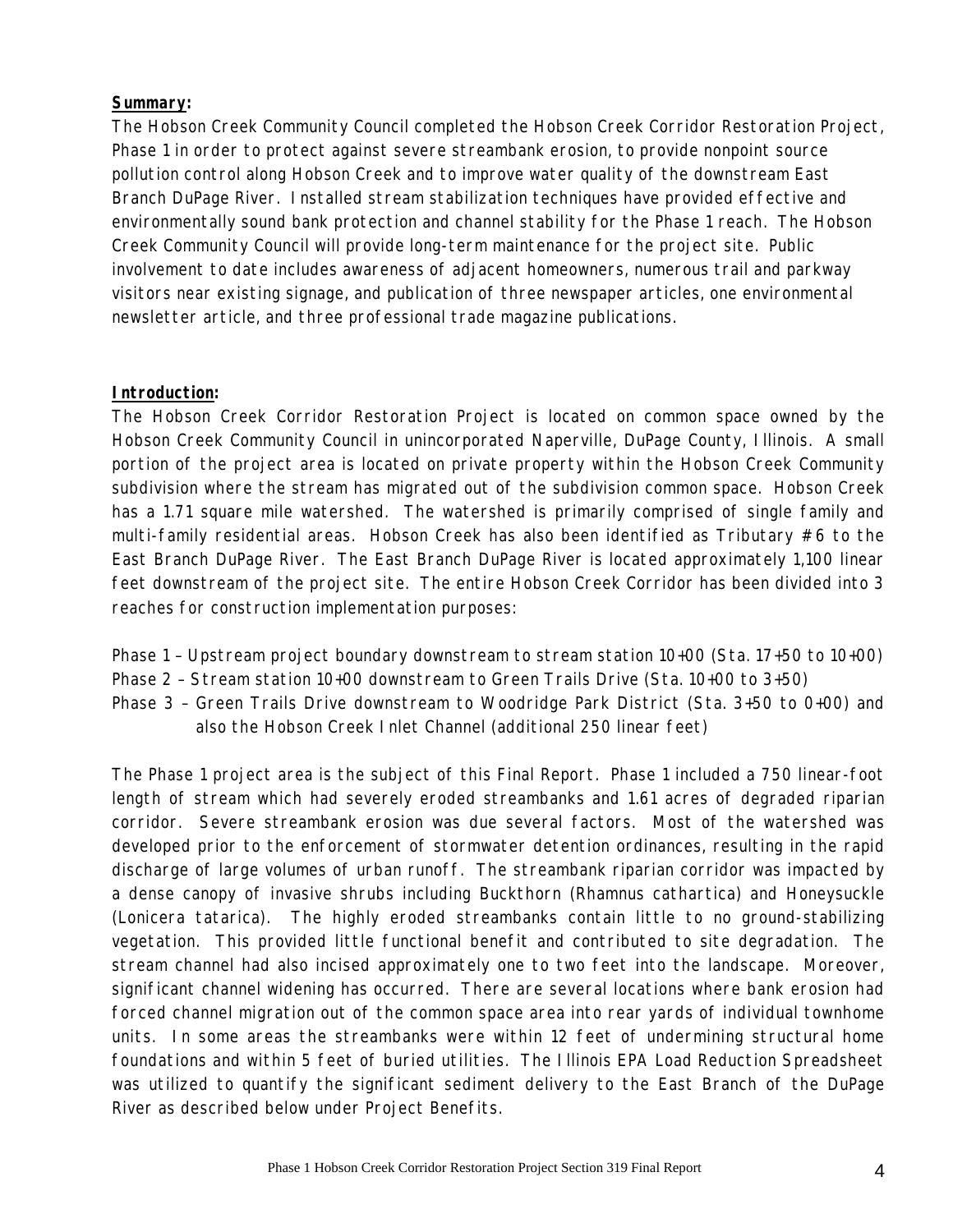A primary objective of the Hobson Creek Corridor Restoration Project was to improve the water quality in the project area and to reduce the sediment loading caused by streambank erosion into Hobson Creek and the East Branch DuPage River. This objective was accomplished by extensive streambank stabilization, installation of channel grade control structures, removal of invasive shrub species in the riparian area, and installation of native plantings along the stabilized streambanks and within the riparian area.



Location Map

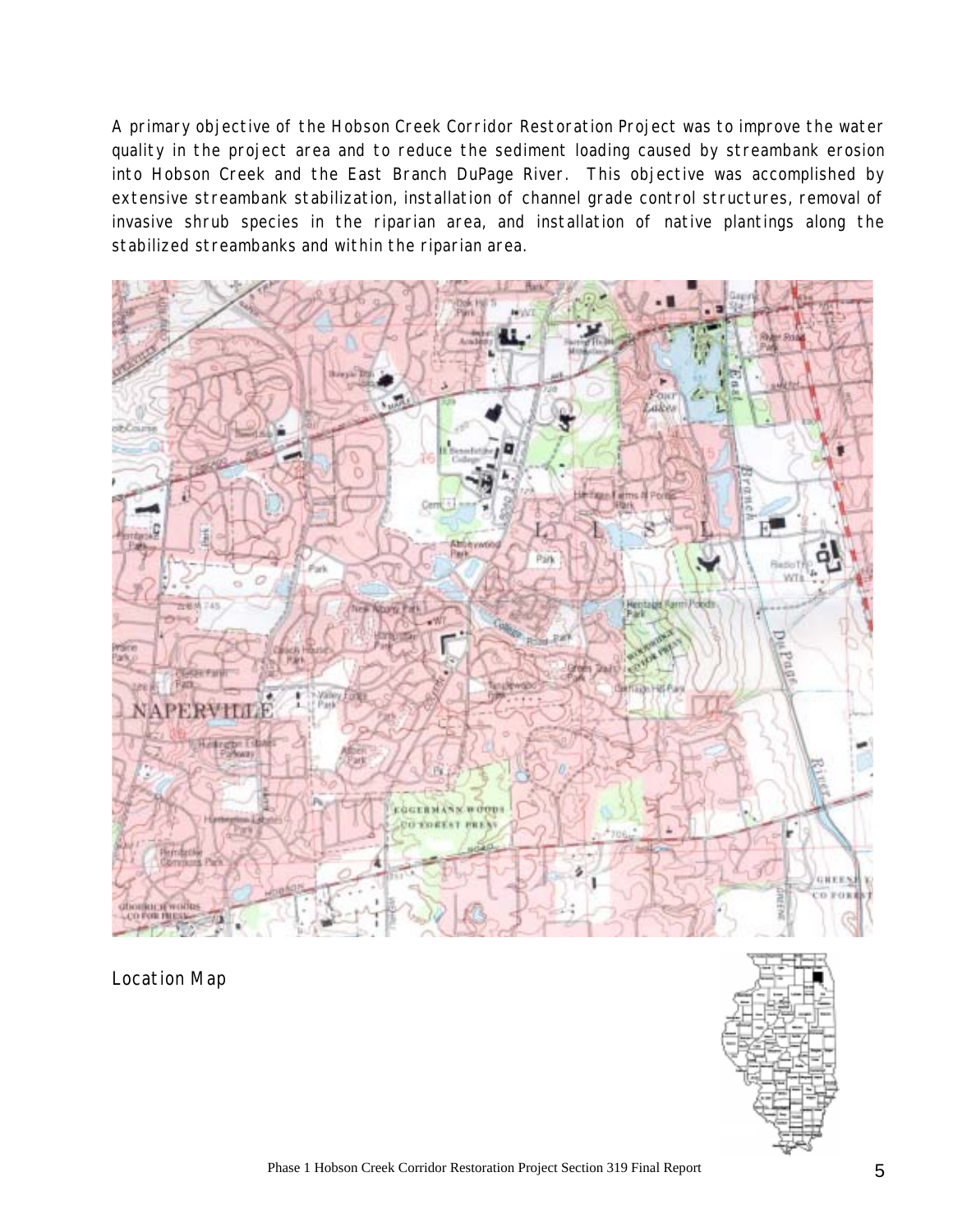#### **Project Schedule**

Table 1 below indicates the project schedule and completion requirements. Permits were received on September 24, 2003. Construction began September 30, 2003 and native planting installations (native shrub live stakes (and previously herbaceous plant plugs) were completed on December 9, 2004 according to approved Plans and Specifications.

#### **Table 1: Project Schedule.**

 **Hobson Creek Corridor Restoration Project, Phase 1.** IEPA FAA 3190213.

| <b>Action Item</b>                           | <b>Start Date</b> | <b>Completion Date *</b> |
|----------------------------------------------|-------------------|--------------------------|
| FAA 3190213 Award                            | Feb. 18, 2003     | Feb. 30, 2005            |
| Design Engineering                           | March 1, 2003     | May 26, 2003             |
| Permitting                                   | May 27, 2003      | Sept. 24, 2003           |
| Bidding                                      | August 1, 2003    | August 20, 2003          |
| Construction Contract Award                  | N/A               | August 25, 2003          |
| Riparian Invasive Species Removal            | Sept. 30, 2003    | Oct. 15, 2003            |
| <b>Streambank Stabilization Construction</b> | Oct. 10, 2003     | June 30, 2004            |
| Native Plantings                             | Oct. 15, 2003     | Dec. 9, 2004             |
| <b>Project Final Report</b>                  |                   | Jan. 7, 2005             |

\* Items in **Bold** are expected completion dates.

#### **Project Description and Stabilization Techniques**

The Hobson Creek Corridor Restoration Project, Phase 1 included lead engineering, surveying and drafting by Patrick Engineering, Inc. Stream stabilization design, native planting selection, construction observation, and maintenance assistance was provided by Ted Gray & Associates, Inc. Landscape Resources, Inc. provided construction services and will provide a minimum of 3 years of site maintenance. The best management practices described below were utilized to restore the riparian corridor and to stabilize the streambanks of the mainstem of Hobson Creek and the south tributary stream channel (which discharges to mainstem at stream station 16+25).

#### Restoration of Riparian Corridor

Hobson Creek Corridor Restoration included vegetation management with replacement of 1.61 acres of dense stands on non-native and invasive shrubs and trees (such as Buckthorn) with 45 native tree-shrub clusters, along with native herbaceous species. The replacement of undesirable vegetation with native species prevents loss of bank soils and promotes bank stability. This will reduce non-point source pollutant loadings to the downstream East Branch DuPage River. Replacement of invasive species with native tree and shrub clusters, grasses, and forbs will also promote filtration and assimilation of nutrients as well as contaminated runoff that can be discharged from surrounding upland areas. Aquatic habitat along the Hobson Creek riparian corridor will be enhanced and diversified.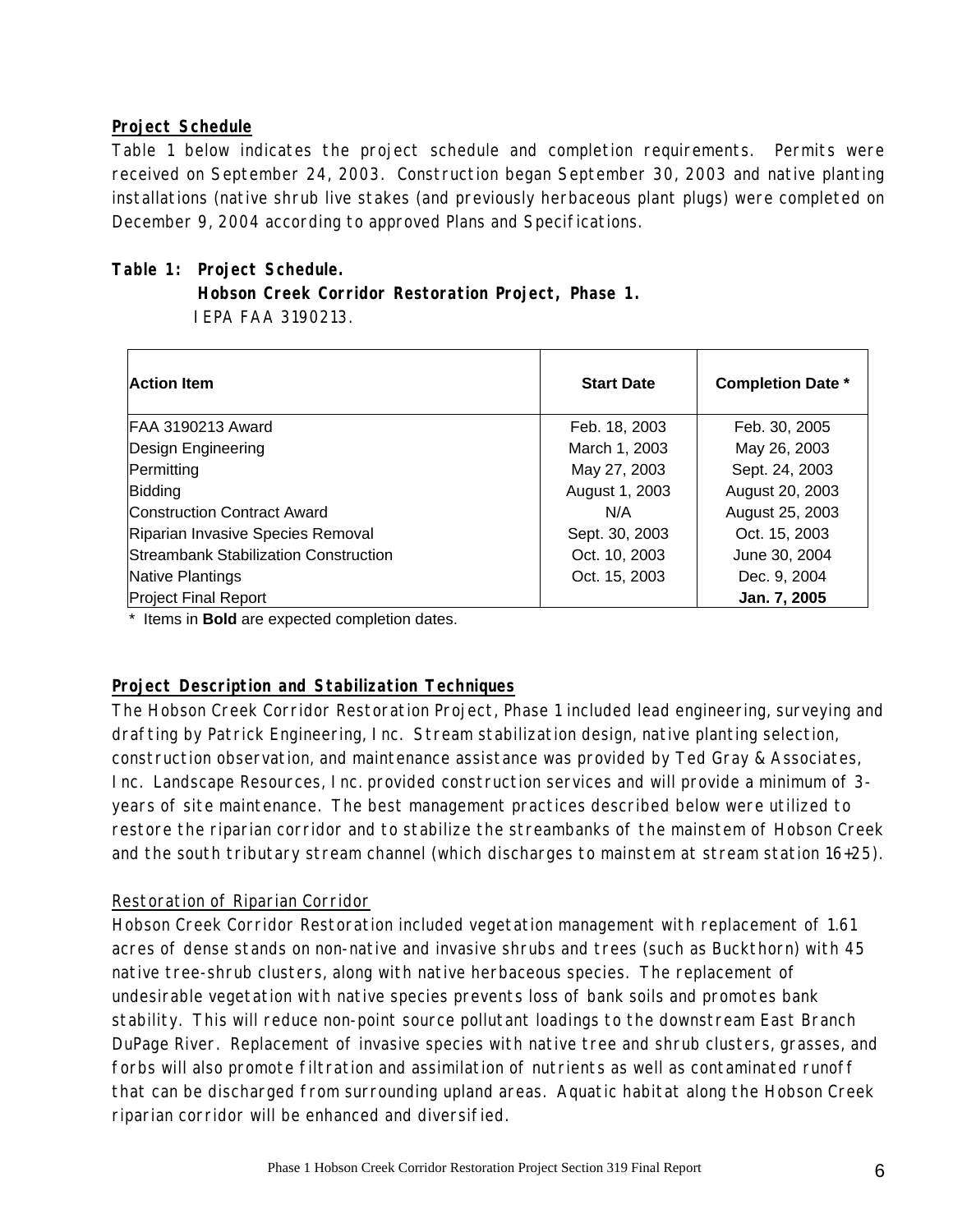|                                       | <b>Left Bank</b> | <b>Right Bank</b> | Total |
|---------------------------------------|------------------|-------------------|-------|
| <b>Stabilization Practice</b>         | (LF)             | (LF)              | (LF)  |
| 1-Row A-Jacks / Vegetated Geogrid     | 0                | 86                | 86    |
| 3-Row A-Jacks / Vegetated Geogrid     | 93               | 355               | 448   |
| 3-Row A-Jacks / Re-Shape Slope        | 40               | 0                 | 40    |
| Fiber Roll / Re-Shaped Slope          | 145              | 40                | 185   |
| Rock Riffles (3 @ 25 LF per bank)     | 75               | 75                | 150   |
| Toe-of-Slope Native Plantings Only    | 80               | 70                | 150   |
| Widen Channel / Re-Shape Slope        | 120              | 130               | 250   |
| Rock Placement At Storm Pipe Outfalls | 50               | 20                | 70    |
| Total (LF)                            | 603              | 776               | 1379  |

**Table 2: Streambank Stabilization Practices.**

#### Rock Riffle Structures and Stable Channel Construction

Severe channel downcutting has been controlled with installation of rock riffle grade control structures. Riffles not only control channel downcutting but also dissipate excess stream energy and reduce extremely high erosive forces against the streambanks. Three (3) rock riffles were installed in the Phase 1 project area. Materials utilized ranged from 0.5-inch subsurface gravel to 18-inch surface boulders. The rock riffle structures also diversify and improve in-stream habitat, diversify stream substrate materials, and enhance aesthetics. Channel widening was performed in selected areas to re-construct a stable stream channel configuration in areas which had become severely downcut. Approximately 250 cubic yards of excavation was performed to re-construct a stable baseflow channel along approximately 250 linear feet of the stream reach.

#### A-Jacks and Vegetated Geogrid

Streambank stabilization was the most important feature to prevent additional soil pollutant transport throughout Hobson Creek and the downstream East Branch DuPage River. In the more severely eroded areas, the streambanks were graded to a flatter slope (excess cut removed), seeded and planted using native vegetation (described below), stabilized with vegetated geogrid (Bio-D Block), with toe of slope protection using 1 row or 3 rows of A-jacks. The permanent A-Jacks structures have a high energy-dissipation capability. The vegetated geogrid provided biodegradable erosion control along tall slopes as steep as 2.5:1 (H:V). These techniques were suited for areas that could be stabilized with vegetation alone, such as areas with high flow velocities along erodible soils, and where high bank shear stresses and sharp meander bends occur. A-Jacks biotechnical measures were also utilized where the stream channel migrated out of the common area into private lands and where the erosion threatened building structures or private properties. Approximately 488 linear feet of 3-rows a-jacks were installed, as well as 86 linear feet of 1-row a-jacks. All of the a-jacks were installed with bio-d block vegetated geogrid above the a-jacks with the exception of 40 linear feet of 3-row a-jacks which were installed with a re-shaped slope.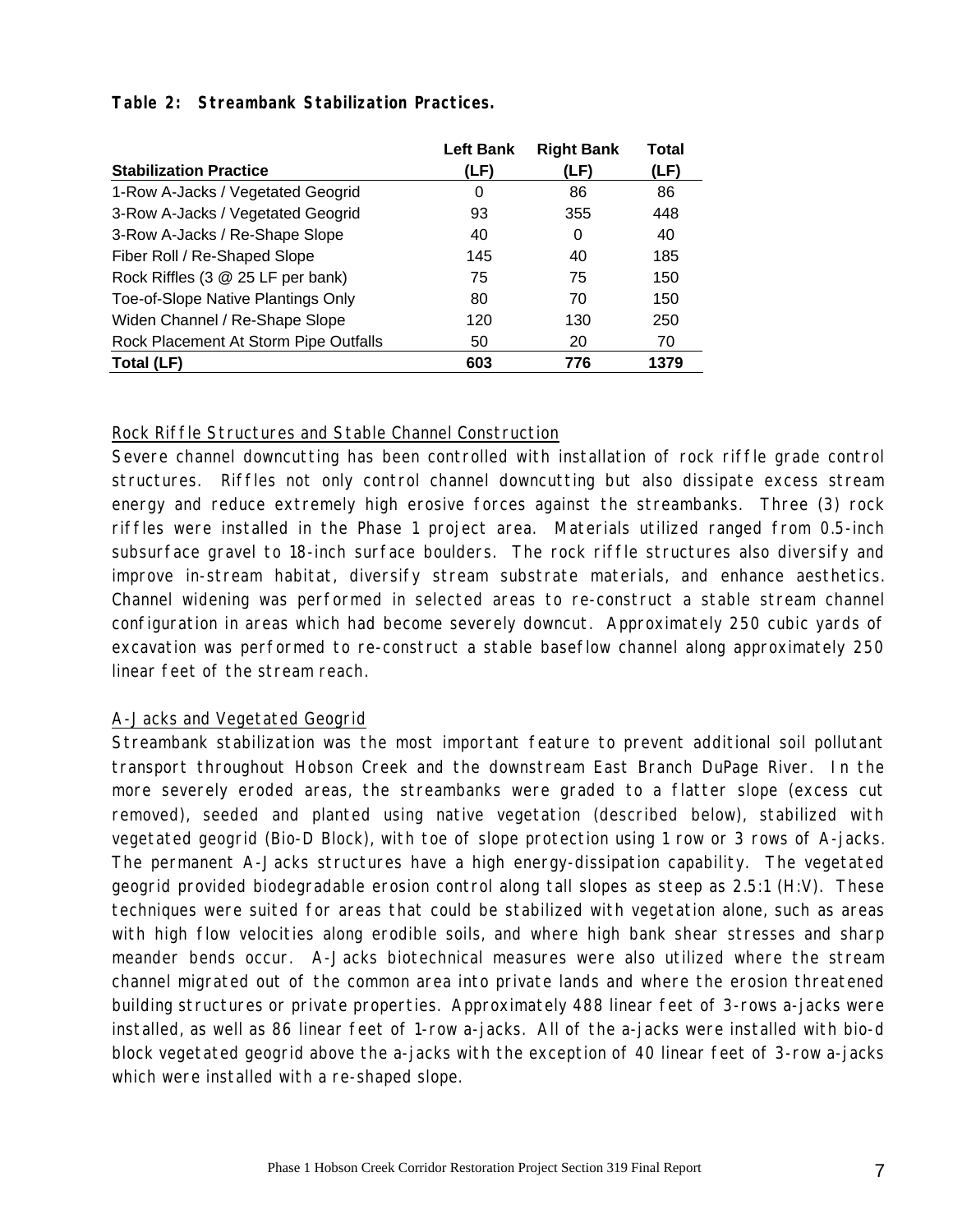#### Fiber Roll and Re-Shaped Slopes

Streambanks with moderate erosion were lightly graded back, on a cut-and-fill balance, seeded and planted with native plant vegetation, covered with an erosion control blanket, with toe (base) stabilization using coconut (coir) fiber roll. Areas exhibiting only minor erosion were stabilized by re-shaping bank slopes, seeding and planting with native vegetation, and installing erosion control blanket. Plant communities were improved by removing the non-native / invasive vegetation, as well as introducing rooted plant materials. Approximately 185 linear feet of fiber roll were installed with re-shaped slopes above the fiber roll.

#### Rock Placement At Storm Pipe Outfalls

Existing storm pipe outfalls were stabilized by re-placing rock that had previously been removed by the erosive force of the flowing stream. There were two storm pipe outfalls which were stabilized using rock. The left bank contained a storm pipe outlet near stream station 14+75. This pipe contained a 25-foot long outlet ditch leading to Hobson Creek. The pipe outfall and ditch were stabilized by installing a rock toe, re-shaped slopes, and shrub live stakes along 50 linear feet which includes both banks of the outfall ditch. The right bank at stream station 11+90 contained a storm pipe outfall which previously contained little to no rock protection. This outfall was stabilized using a rock wall over 20 linear feet in length that was built up to the height of the top of the outfall pipe. The total length of streambank protected by rock placement near storm pipe outfalls was 70 linear feet.

#### Native Plantings

Proper selection and installation of native plantings and seed is instrumental to project success. Native seed and plantings were installed along all stabilized streambank areas. Effective native plant installations improve long-term streambank stabilization, pollutant filtration, wildlife habitat, dissipation flow energy, and improvement of site aesthetic values. Toe-of-slope (Type 1) native seed and plug lists, and mid-slope to upper slope native seed (Type 2) plug lists are provided in Tables 3 and 4 below. Native shrub live stakes (cut live stems) were utilized in shaded areas with high erosive forces (Table 5). Approximately 150 linear feet of stream channel was stabilized using native plantings alone without other streambank stabilization treatments. Also, as described above under Restoration of Riparian Corridor, forty-five (45) native tree-shrub clusters were installed throughout the riparian area. The ball-and-burlap tree and shrub species used for the tree-shrub clusters are described in Table 6.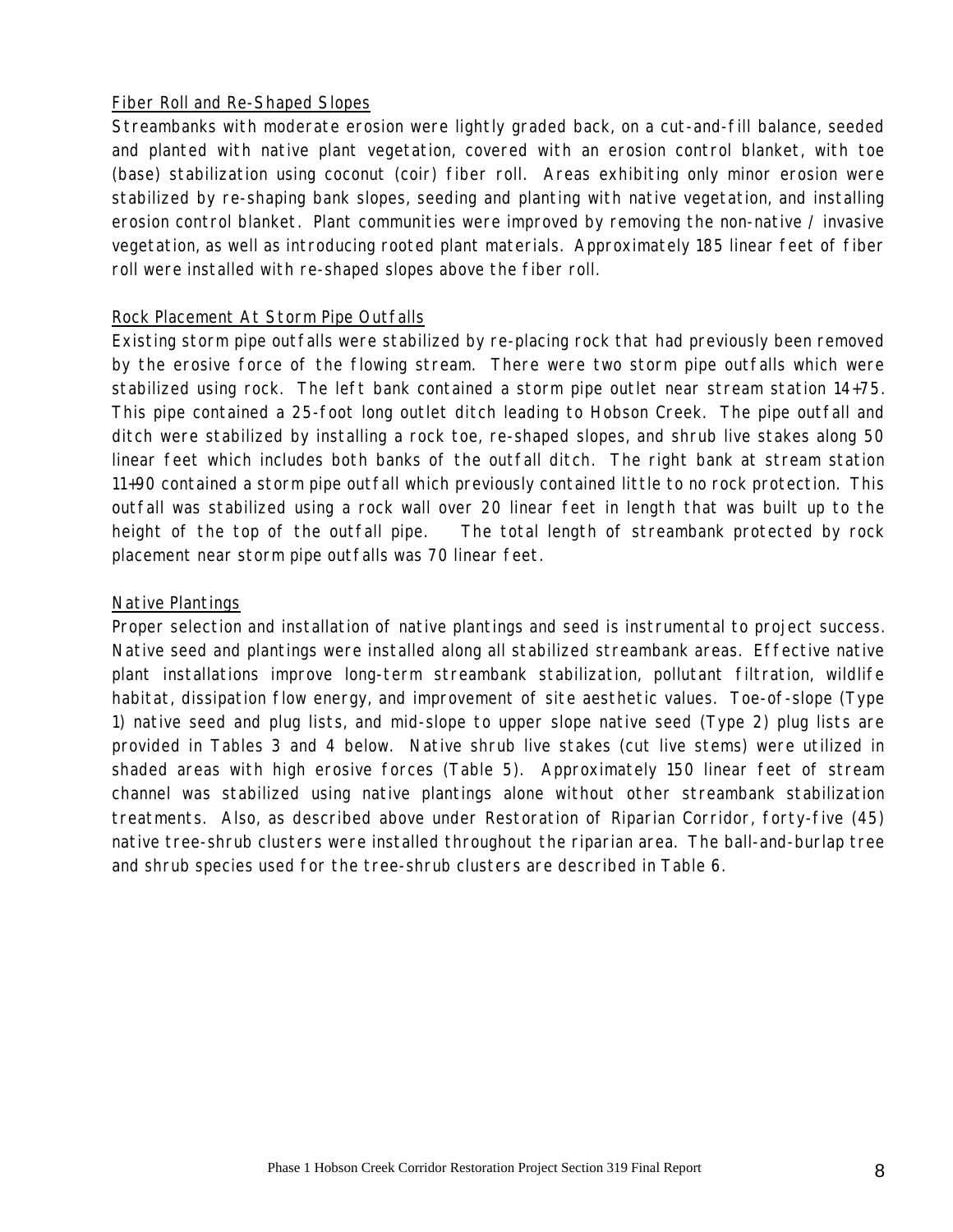| Scientific Name                  | Common Name               | Percent of Total |
|----------------------------------|---------------------------|------------------|
| <b>Type 1 Native Plant Plugs</b> |                           |                  |
| Acorus calamus                   | Sweet Flag                | 5%               |
| Andropogon gerardii              | <b>Big Bluestem</b>       | 10%              |
| Andropogon scoparius             | Little Bluestem           | 5%               |
| Asclepias incarnata              | Swamp Milkweed            | 5%               |
| Carex stipata                    | <b>Common Fox Sedge</b>   | 5%               |
| Elymus virginicus                | Virginia Wild Rye         | 3%               |
| Hystrix patula                   | <b>Bottlebrush Grass</b>  | 3%               |
| I ris virginica                  | <b>Blue Flag I ris</b>    | 10%              |
| Juncus tenuis                    | Path Rush                 | 5%               |
| Panicum virgatum                 | <b>Switch Grass</b>       | 14%              |
| Scirpus acutus                   | Hardstem Bulrush          | 5%               |
| Scirpus cyperinus                | <b>Wool Grass</b>         | 5%               |
| Sorghastrum nutans               | Indian Grass              | 10%              |
| Spartina pectinata               | <b>Prairie Cord Grass</b> | 10%              |
| Verbena hastata                  | <b>Blue Vervain</b>       | 5%               |
|                                  |                           | 100%             |
| <b>Type 2 Native Plant Plugs</b> |                           |                  |
| Allium cernuum                   | Nodding Wild Onion        | 3%               |
| Andropogon scoparius             | Little Bluestem           | 3%               |
| Aster novae-anglia               | New England Aster         | 6%               |
| Ceanothus americanus             | New Jersey Tea            | 3%               |
| Echinacea purpurea               | Purple Coneflower         | 9%               |
| Elymus canadensis                | Wild Canada Rye           | 6%               |
| Elymus virginica                 | Virginia Canada Rye       | 4%               |
| Eurythronium americanum          | <b>Trout Lily</b>         | 3%               |
| Eupatorium maculatum             | Joe-Pye Weed              | 5%               |
| Helianthus grosseseratus         | Sawtooth Sunflower        | 3%               |
| Juncus tenuis                    | Path Rush                 | 3%               |
| Lobelia cardinalis               | <b>Cardinal Flower</b>    | 3%               |
| Lobelia siphilitica              | Great Blue Lobelia        | 3%               |
| Monarda fistulosa                | Bergamont                 | 5%               |
| Panicum virgatum                 | <b>Switch Grass</b>       | 9%               |
| Parthenium integrifolium         | Quinine                   | 3%               |
| Pycnanthemum virginianum         | Mountain Mint             | $3\%c$           |
| Ratibida pinnata                 | Yellow coneflower         | 3%               |
| Solidago speciosa                | <b>Showy Goldenrod</b>    | 3%               |
| Solidago patula                  | Swamp Goldenrod           | 3%               |
| Sporobolous heterolepsis         | Prairie Dropseed          | 6%               |
| Tradescantia ohiensis            | Spiderwort                | 3%               |
| Trillium erectum                 | Trillium                  | 3%               |
| Zizea aurea                      | Golden Alexander          | <u>5%</u>        |
|                                  |                           | 100%             |

## **Table 3. Native Herbaceous Plant Plugs Species List.**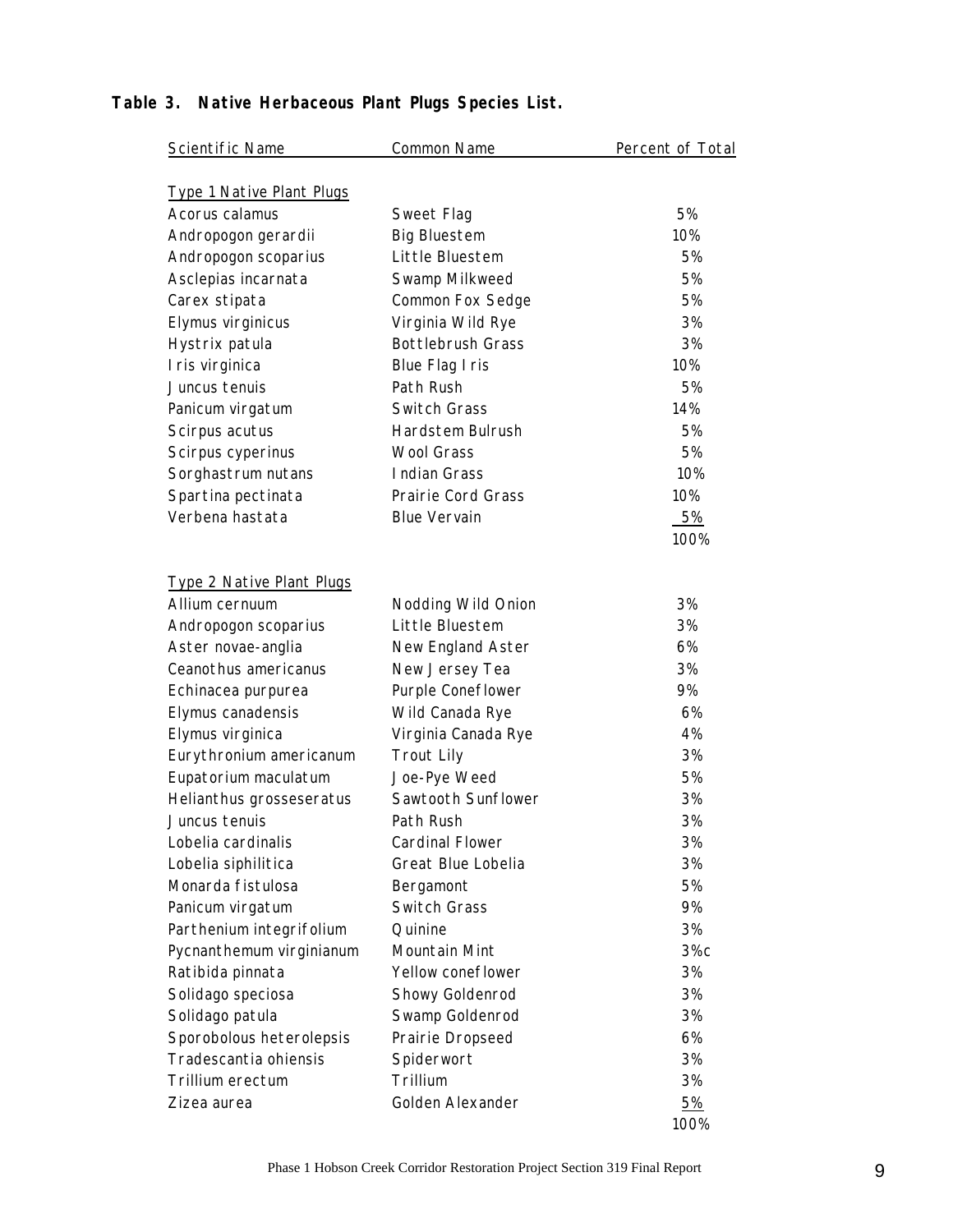| <b>Scientific Name</b>          | <b>Common Name</b>        | Percent of Total |
|---------------------------------|---------------------------|------------------|
| <b>Type 1 Native Plant Seed</b> |                           |                  |
| Aster laevis                    | Smooth Aster              | 3%               |
| Aster novae-anglia              | New England Aster         | 3%               |
| Andropogon gerardii             | <b>Big Bluestem</b>       | 3%               |
| Andropogon scoparius            | Little Bluestem           | 5%               |
| Avena sativa                    | Seed Oats                 | 10%              |
| Carex stipata                   | <b>Common Fox Sedge</b>   | 5%               |
| Elymus canadensis               | Wild Canada Rye           | 5%               |
| Elymus virginica                | Virginia Canada Rye       | 3%               |
| Gentiana andrewsii              | <b>Bottle Gentian</b>     | 3%               |
| Gilardia pulchella              | Indian Blanket            | 5%               |
| I ris virginica                 | Blue Flag I ris           | 5%               |
| Lolium multiflorum              | <b>Annual Rye</b>         | 12%              |
| Panicum virgatum                | <b>Switch Grass</b>       | 6%               |
| Phlox divartica                 | <b>Blue Phlox</b>         | 2%               |
| Rudbeckia hirta                 | <b>Black-Eyed Susan</b>   | 10%              |
| Scirpus acutus                  | <b>Hardstem Bulrush</b>   | 5%               |
| Sorghastrum nutans              | <b>Indian Grass</b>       | 3%               |
| Spartina pectinata              | <b>Prairie Cord Grass</b> | 6%               |
| Tradescantia ohiensis           | Spiderwort                | 3%               |
| Verbena hastata                 | <b>Blue Vervain</b>       | 3%               |
|                                 |                           | 100%             |
| <b>Type 2 Native Plant Seed</b> |                           |                  |
| Allium cernuum                  | Nodding Wild Onion        | 3%               |
| Andropogon scoparius            | Little Bluestem           | 6%               |
| Aquilegia canadensis            | Columbine                 | 3%               |
| Avena sativa                    | Seed Oats                 | 10%              |
| Cassia fasciculata              | Partridge Pea             | 3%               |
| Echinacea purpurea              | Purple Coneflower         | 5%               |
| Elymus canadensis               | Wild Canada Rye           | 5%               |
| Eupatorium perfoliatum          | Boneset                   | 5%               |
| Lolium multiflorum              | <b>Annual Rye</b>         | 10%              |
| Panicum virgatum                | Switch Grass              | 9%               |
| Parthenium integrifolium        | Quinine                   | 5%               |
| Ratibida pinnata                | Yellow coneflower         | 5%               |
| Rudbeckia hirta                 | <b>Black-Eyed Susan</b>   | 8%               |
| Solidago speciosia              | Showy Goldenrod           | 5%               |
| Solidago patula                 | Swamp Goldenrod           | 5%               |
| Sporobolous heterolepsis        | Prairie Dropseed          | 5%               |
| Veronica fasciculata            | I ronweed                 | <b>3%</b>        |
|                                 |                           | 100%             |

#### **Table 4. Native Plant Seed List.**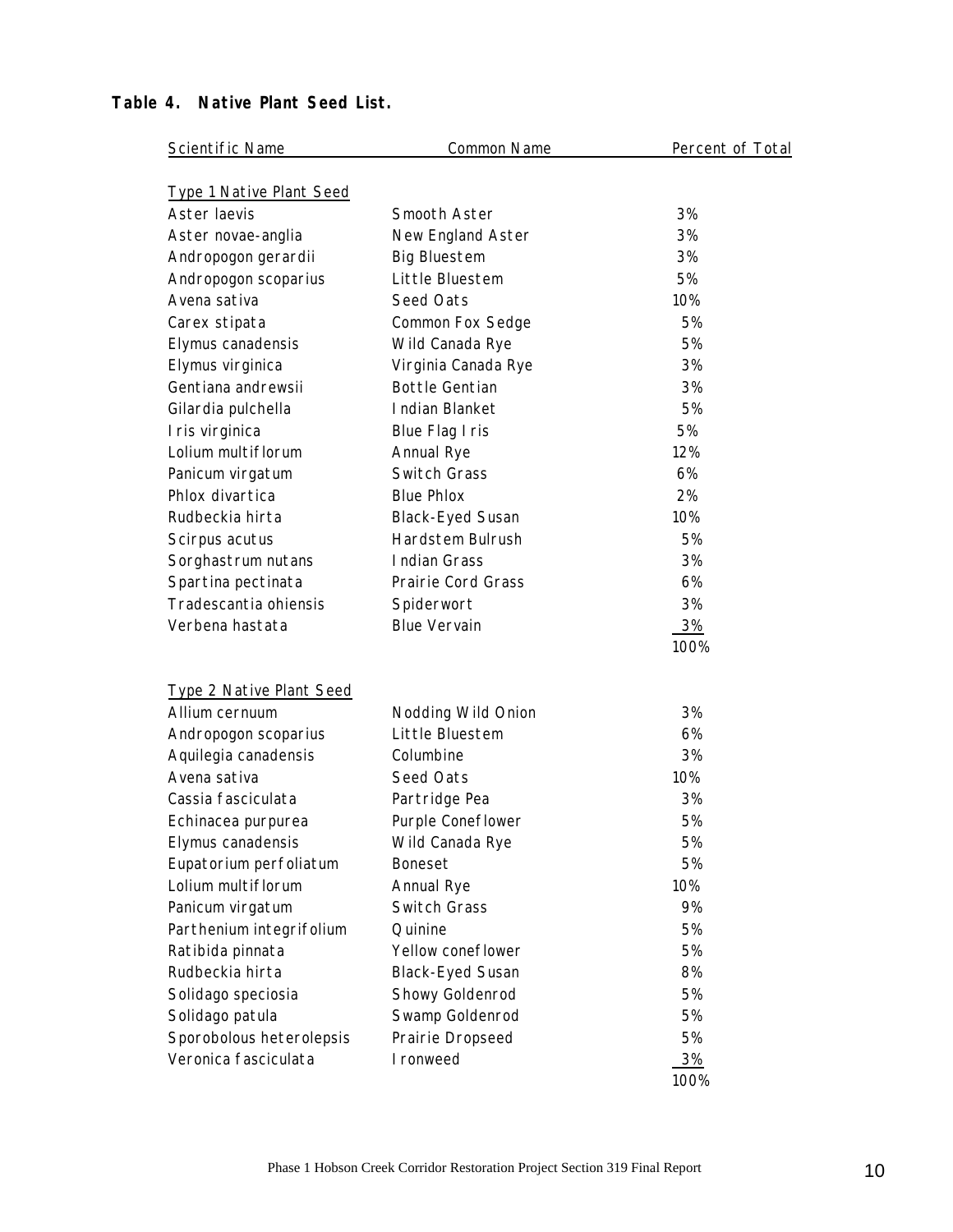### **Table 5. Native Shrub Live Stakes.**

| Scientific Name    | Common Name         | Percent of Total |
|--------------------|---------------------|------------------|
| Cornus stolonifera | Red-Osier Dogwood   | 40%              |
| Cornus racemosa    | Gray Dogwood        | 10%              |
| Salix Interior     | Sandbar Willow      | 20%              |
| Viburnum dentatum  | Arrowwood Viburnum  | 15%              |
| Viburnum lentago   | Nannyberry Viburnum | 15%              |
|                    |                     | 100%             |

## **Table 6. Native Tree-Shrub Clusters.**

| Scientific Name           | <b>Common Name</b>  | Percent of Total |
|---------------------------|---------------------|------------------|
|                           |                     |                  |
| <b>Trees</b>              |                     |                  |
| Juglans nigra             | <b>Black Walnut</b> | 25%              |
| Platanus occidentalis     | American Sycamore   | 25%              |
| Tilia americana           | <b>Basswood</b>     | 25%              |
| Quercus bicolor           | Swamp White Oak     | 25%              |
|                           |                     | 100%             |
| <b>Shrubs</b>             |                     |                  |
| Cephalanthus occidentalis | <b>Button Bush</b>  | 25%              |
| Cornus stolonifera        | Red-Osier Dogwood   | 15%              |
| Salix Interior            | Sandbar Willow      | 15%              |
| Sambucus canadensis       | Elderberry          | 15%              |
| Viburnum dentatum         | Arrowwood Viburnum  | 15%              |
| Viburnum lentago          | Nannyberry Viburnum | 15%              |
|                           |                     | 100%             |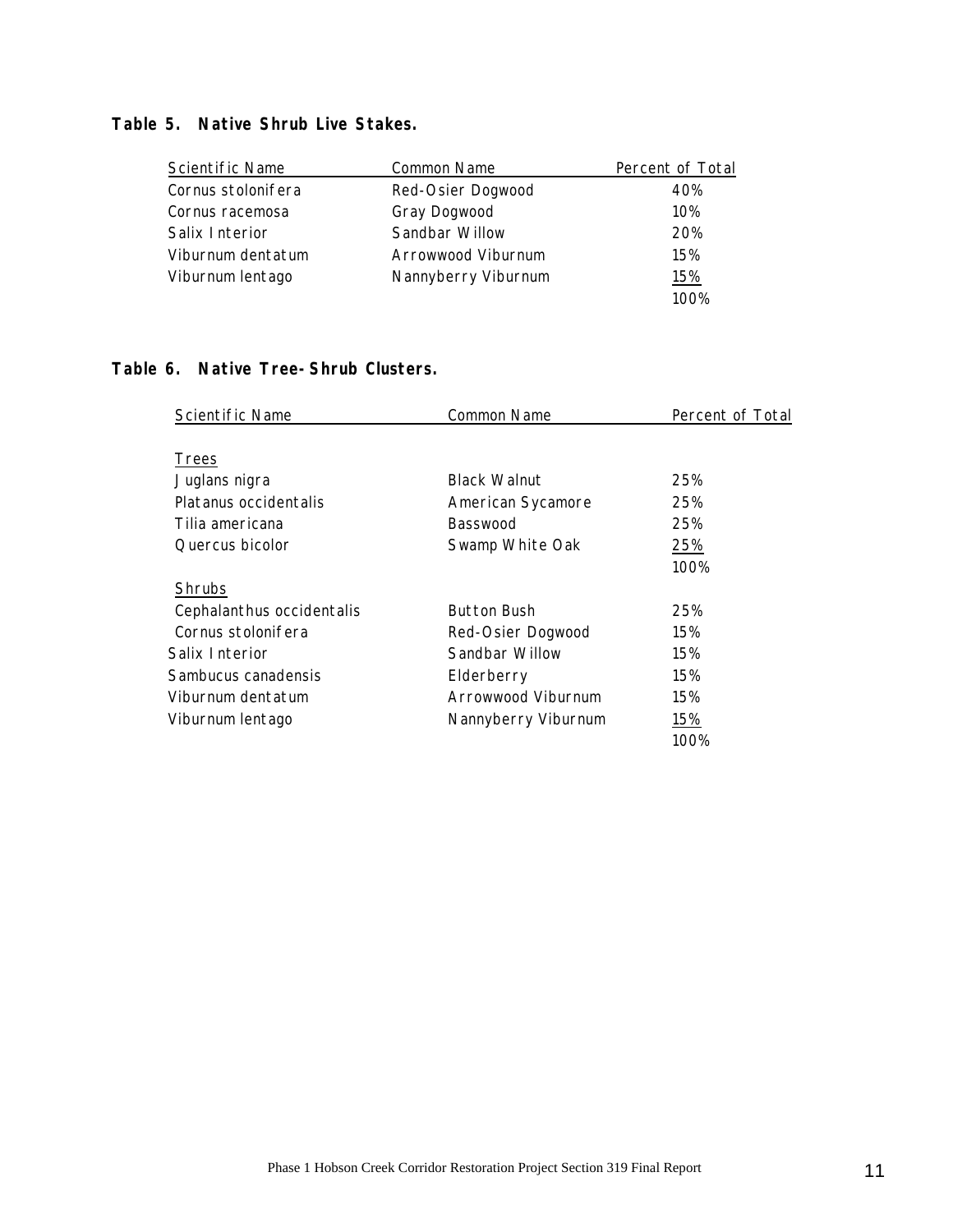#### **Project Costs and Quantities**

A summary of quantities and costs are listed below.

#### **Table 7: Summary of Quantities.**

#### BASE BID SCHEDULE OF QUANTITIES AND PRICES

| Item No.       | <b>Stream Restoration Practice</b>                     | Quantity | Units        | <b>Unit Cost</b> | <b>Extended Cost</b> |
|----------------|--------------------------------------------------------|----------|--------------|------------------|----------------------|
|                |                                                        |          |              |                  |                      |
| 1              | <b>Selective Removal of Invasive Species</b>           | 1.61     | <b>ACRES</b> | \$7,000.00       | \$11,270.00          |
| $\overline{c}$ | Tree Removal, 6" to 12" Diameter                       | 8        | EA           | \$121.00         | \$968.00             |
| 3              | Tree Removal, Over 12" Diameter                        | 3        | EA           | \$240.00         | \$720.00             |
| 4              | <b>Rock Riffle Structures</b>                          | 3        | EA           | \$2,888.00       | \$8,664.00           |
| 5              | <b>Fiber Roll</b>                                      | 185      | LF.          | \$34.00          | \$6,290.00           |
| 6              | 1-Row A-Jacks                                          | 81       | LF.          | \$46.00          | \$3,726.00           |
| 7              | 3-Row A-Jacks                                          | 488      | LF           | \$86.00          | \$41,968.00          |
| 8              | <b>Vegetated Geogrid (Bio-D Block)</b>                 | 1064     | LF           | \$30.00          | \$31,92.00           |
| 9              | <b>Re-Shaped Slope / Erosion Control Blanket</b>       | 311      | LF           | \$26.00          | \$8,086.00           |
| 10             | <b>Excavation of Stable Baseflow Channel</b>           | 250      | <b>CY</b>    | \$38.00          | \$9,500.00           |
| 11             | <b>Rip-rap Installation</b>                            | 9        | <b>CY</b>    | \$185.00         | \$1,665.00           |
| 12             | Native Tree / Shrub Clusters in Riparian Corridor      | 45       | EA           | \$217.00         | \$9,765.00           |
| 13             | Native Shrub Live Stakes (3 per 1 LF)                  | 140      | LF.          | \$23.00          | \$3,220.00           |
| 14             | Native Shrub Live Stakes (1 per 6 LF)                  | 70       | LF           | \$2.00           | \$140.00             |
| 15             | Native Plant Plugs (2-in. potted plants) at 2 per 1 LF | 70       | LF           | \$6.00           | \$420.00             |
| 16             | <b>Post-Project Construction Fence</b>                 | 500      | LF.          | \$2.00           | \$1,000.00           |
| 17             | <b>Erosion Control &amp; Maintenance</b>               | 1        | <b>LS</b>    | \$4,263.00       | \$4,263.00           |
| 18             | <b>Rooftop Downspout Management</b>                    | 1        | LS.          | \$3,600.00       | \$3,600.00           |
| 19             | <b>Project Signs</b>                                   | 2        | EA           | \$1,572.00       | \$3,144.00           |
| 20             | <b>Construction Access &amp; Restoration</b>           | 1        | LS.          | \$1,592.00       | \$1,592.00           |
| 21             | 3-Year Vegetative Perf. Standards and Guarantee        | 1        | LS.          | \$12,198.00      | \$2,439.60           |
| CO001          | Outfall Structure Rip-rap & re-shaping                 | 1        | LS.          | \$1,271.49       | \$1,271.49           |
| CO002          | Decale for Signs                                       | 2        | <b>LS</b>    | \$50.00          | \$100.00             |
| CO003          | <b>Wildflower Seeding</b>                              | 1        | <b>LS</b>    | \$957.00         | \$957.00             |
|                |                                                        |          | <b>Total</b> |                  | \$156,689.09         |

#### ITEMS AS ORDERED BY ENGINEER

| <b>IAOE</b> # | <b>Stream Restoration Practice</b>               | Quantity | Units | <b>Unit Cost</b> | <b>Extended Cost</b> |
|---------------|--------------------------------------------------|----------|-------|------------------|----------------------|
| 3a            | 1-Row A-Jacks                                    | 5        | LF    | \$46.00          | \$230.00             |
| 3d            | <b>Re-Shaped Slope / Erosion Control Blanket</b> | 14       | LF.   | \$26.00          | \$364.00             |
|               |                                                  |          |       |                  |                      |
|               |                                                  |          |       | Total            | \$594.00             |

#### **Total Contractor Costs to Date: \$157,283.09**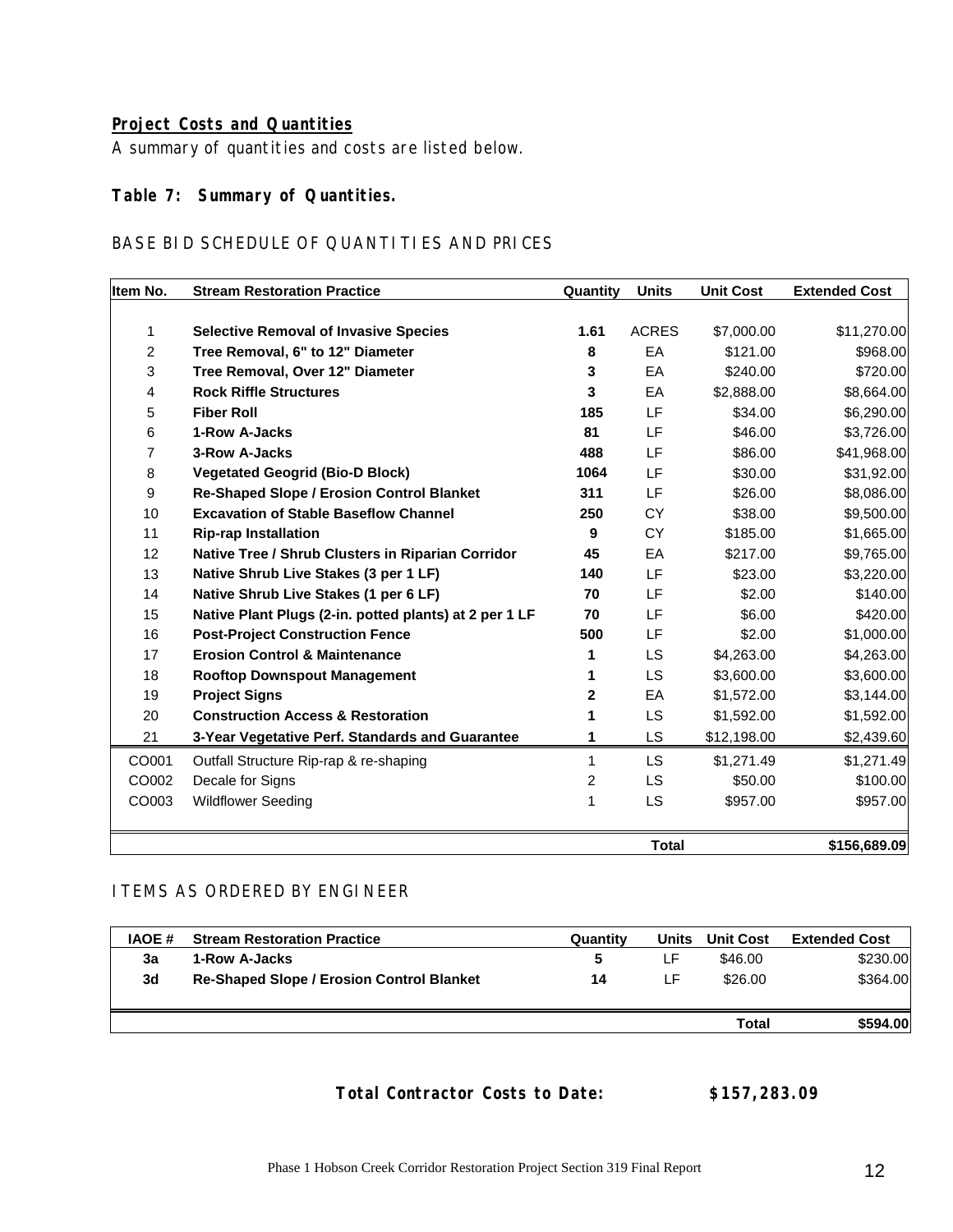**Table 8: Project Cost Summary. Hobson Creek Corridor Restoration Project, Phase 1.** IEPA FAA 3190213.

| <b>Project Cost Summary</b>           | <b>Total Cost</b><br>to Date | <b>Local Match</b><br><b>Share</b> | <b>Grant Assistance</b><br><b>Amount</b> |  |
|---------------------------------------|------------------------------|------------------------------------|------------------------------------------|--|
|                                       |                              |                                    |                                          |  |
| <b>Clerical</b>                       | \$0.00                       | \$0.00                             | \$0.00                                   |  |
| Supervisor                            | \$0.00                       | \$0.00                             | \$0.00                                   |  |
| <b>DIRECT LABOR</b>                   | \$0.00                       | \$0.00                             | \$0.00                                   |  |
| Fringe Benefits                       | \$0.00                       | \$0.00                             | \$0.00                                   |  |
| <b>Overhead Costs</b>                 | \$0.00                       | \$0.00                             | \$0.00                                   |  |
| <b>INDIRECT COSTS</b>                 | \$0.00                       | \$0.00                             | \$0.00                                   |  |
|                                       |                              |                                    |                                          |  |
|                                       |                              |                                    |                                          |  |
| <b>EQUIPMENT, MATERIALS, SUPPLIES</b> | \$0.00                       | \$0.00                             | \$0.00                                   |  |
|                                       |                              |                                    |                                          |  |
| Engineering                           | \$48,629.47                  | \$19,451.79                        | \$29,177.68                              |  |
| Permit Fees & Legal Fees              | \$10,786.34                  | \$4,314.54                         | \$6,471.80                               |  |
| <b>Streambank Stabilization</b>       | \$157,283.09                 | \$95,759.58                        | \$61,523.51                              |  |
|                                       |                              |                                    |                                          |  |
| <b>SUBCONTRACTS</b>                   | \$216,698.90                 | \$119,525.90                       | \$97,173.00                              |  |
|                                       |                              |                                    |                                          |  |
|                                       |                              |                                    |                                          |  |
| <b>Totals</b>                         | \$216,698.90                 | \$119,525.90                       | \$97,173.00                              |  |

 IEPA Grant Award: \$107,970.00 **Balance of Award: \$10,797.00** 

#### **Operation and Maintenance Plan**

Maintenance of native plantings along the stabilized streambanks and within the riparian corridor is critical to project success. The Hobson Creek Community Council will take responsibility for the EPA Section 319 grant 10-year Operations & Maintenance agreement for streambank bioengineering protection measures and plant maintenance. The following are provisions for this Agreement.

#### Bioengineering Materials Inspections

Bioengineering materials inspections for the constructed streambank stabilization area will occur at least two times per year according to the attached schedule in Table 9. Repairs will be made as necessary, as determined by the Owner and their designated Representative.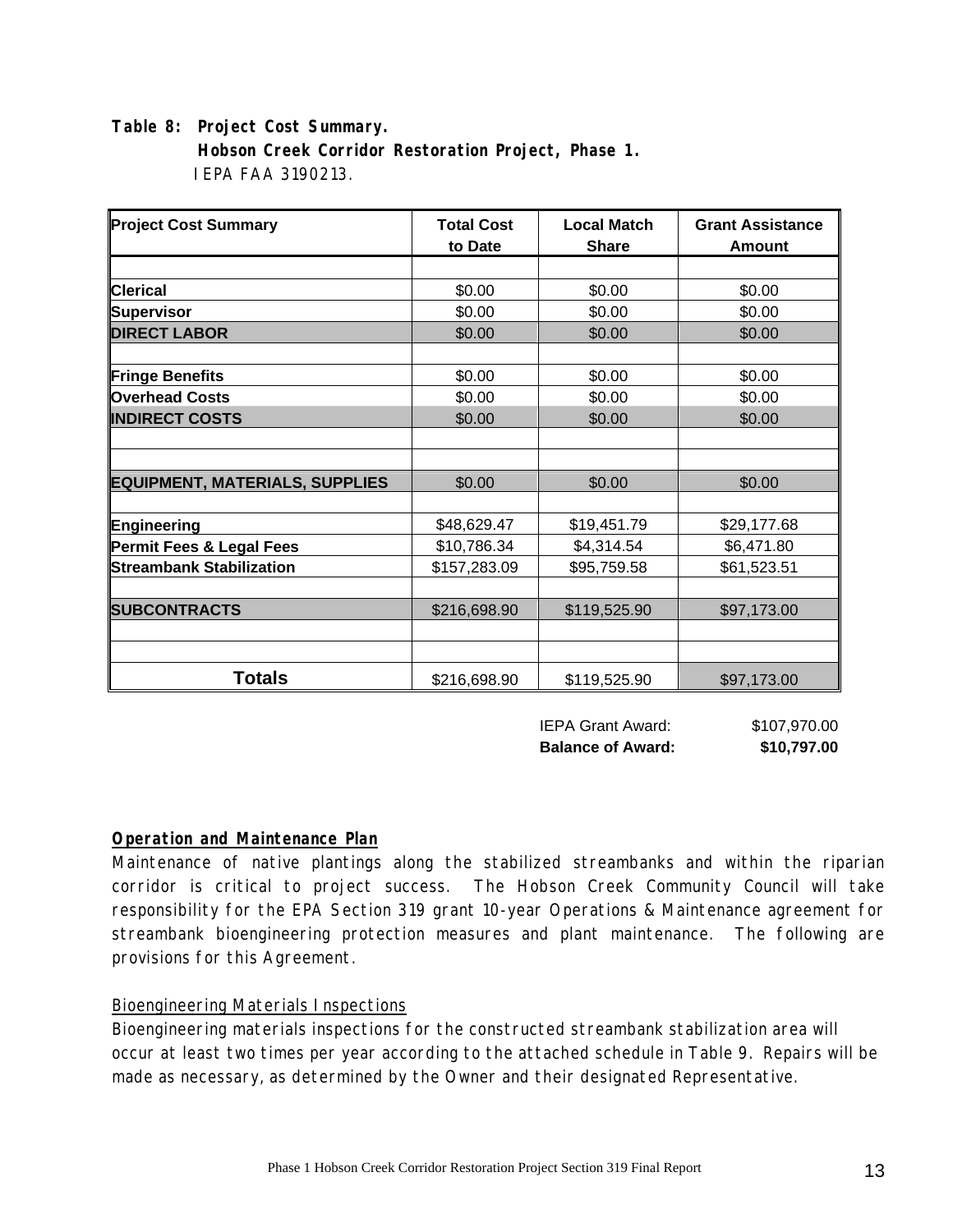- 1. A-Jacks: Inspections will occur for dislodgement or relocation of A-Jacks components if any, broken pieces, or other indications of potential stabilization concerns.
- 2. Fiber Roll: Inspections will occur for the staking, undercutting, cord fasteners, and integrity of the Fiber Roll.
- 3. Rock Riffles: Some rock displacement at the riffles is expected, but significant relocation of larger rock materials is not desirable. Major relocation of rock will be inspected and noted.
- 4. Re-Shaped Slopes and Vegetated Geogrid: The performance of the re-shaped slopes and vegetated geogrid to stabilize the site slopes will be inspected. Growth of vegetation and locations requiring additional planting will be inspected. Eventually, the vegetated geogrid will biodegrade presumably within a few years. The capability of plantings to stabilize the resulting angle of repose will be noted.

#### Native Plant Maintenance

Conditions will be monitored and maintenance will be performed as described in the attached schedule. Native plant maintenance will occur using spot herbicide applications, hand removal of nuisance weeds, and related activities performed at least three times per year per the attached schedule. Non-native species will be removed from the streambank stabilization area.

#### Maintenance Costs

We estimate that the annual site maintenance budget will be approximately \$5,000 annually, primarily to control re-introduced invasive species such as Buckthorn (Rhamnus cathartica), and Tartarian Honeysuckle (Lonicera tatarica) from taking over the newly establishing native plants. Expenditures may be higher expenditures during the first three years for native plant maintenance and nuisance weed control as the native plantings become established. Costs for Operations and Maintenance shall be paid by the Owner, the Hobson Creek Community Council.

#### **Table 9. Site Maintenance Schedule.**

| <b>POST-CONSTRUCTION INTOUGH ZUTZ</b>      |            |         |          |          |            |
|--------------------------------------------|------------|---------|----------|----------|------------|
| <b>Activity</b>                            | late March | mid-Mav | mid-June | mid-July | mid-August |
| Mow and/or Cut Natives                     |            |         |          |          |            |
| Spot Herbicide / Remove Weeds              |            |         |          |          |            |
| <b>Bioengineering Materials Inspection</b> |            |         |          |          |            |

#### **Post-Construction through 2012**

#### Responsibilities

The Hobson Creek Community Council Board and their designated Representative shall be responsible for project site maintenance. Participating parties will include the Owner's Representative, professional Contractor services support, or possibly volunteers of the Hobson Creek Community.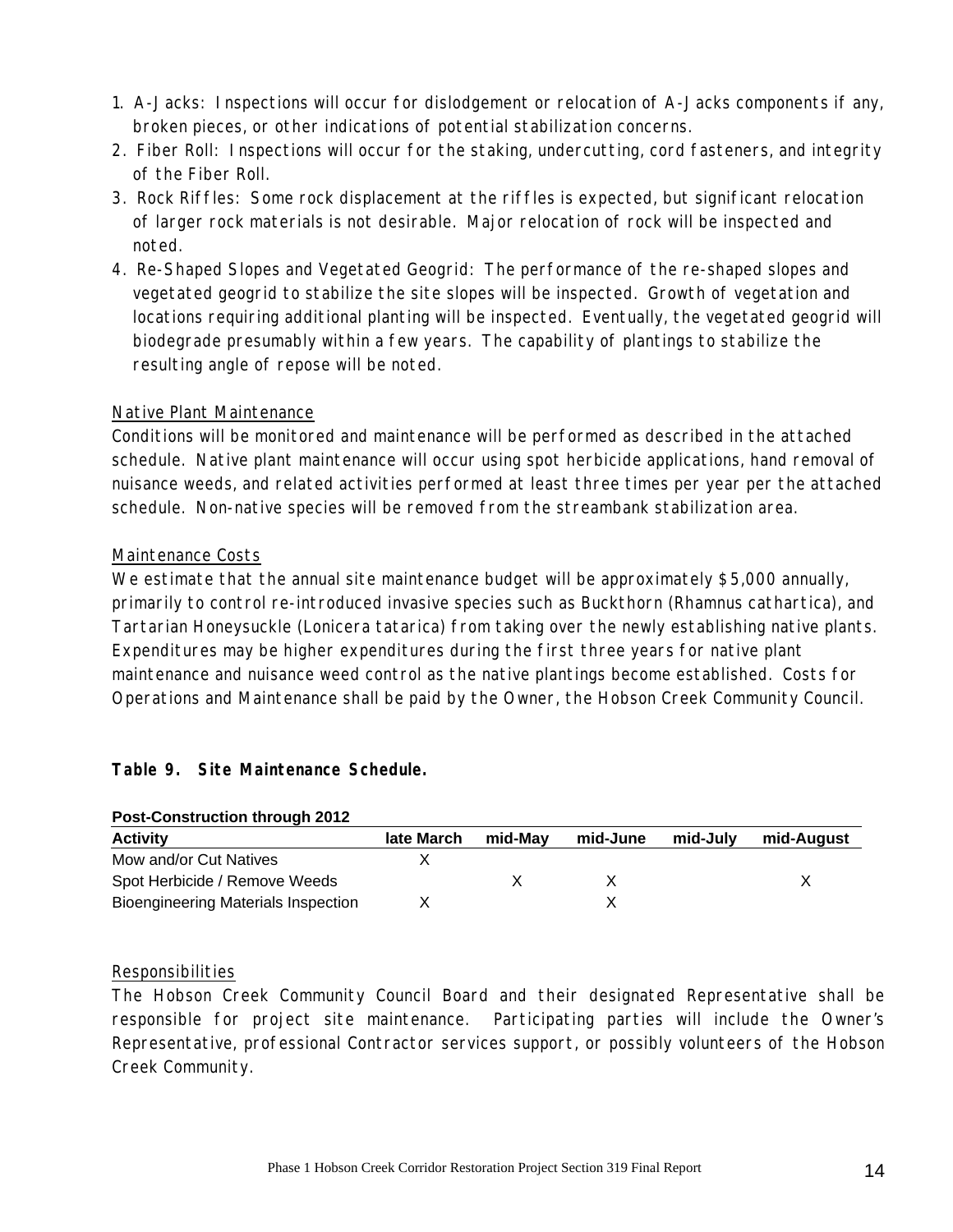#### **Project Benefits**

#### Water Quality

Most of the Phase 1 streambank stabilization construction was completed by December 15, 2003. Final planting installations were completed by December 9, 2004. We observed rapid establishment of temporary cover crop following slope stabilization. Despite significant rainfall events in June 2004, the banks remained protected and erosion was greatly reduced. Selected replacement of invasive trees and shrubs with native species in the 1.61-acre riparian area will also substantially reduce the loss of bank soils and promote bank soils stability. Native riparian plantings will substantially not only reduce sheet erosion but also mass wasting within the region. This will significantly reduce non-point source pollutant loadings to the downstream East Branch DuPage River. Based on site observations, there is minimal sediment delivered to the stream from the restoration site.

The Illinois EPA Load Reduction Spreadsheet was used to calculate pollutant loading rates from the project site. Input data included a combined streambank (left and right bank) length of 1,379 linear feet (see Table 2). We included 794 linear feet of severe erosion with a bank height of 5 feet and an erosion rate of 0.55 ft/yr. We also included 585 linear feet of moderate streambank erosion with a bank height of 3 feet and an erosion rate of 0.40 ft/yr. Based on these assumptions, the project site had previously contributed approximately 115 tons of sediment, 115 pounds of phosphorus, and 231 pounds of nitrogen annually to Tributary  $# 6.$ These estimates do not include historic sediment loss due to severe channel downcutting which has also occurred at this site. Due to stream stabilization, these pollutant loading rates to Hobson Creek have been dramatically reduced at the project site.

#### Habitat and Riparian Function

- Selected replacement of invasive species with native tree and shrub clusters, grasses, and forbs will protect and diversify wildlife habitat corridor along Hobson Creek, as well as diversity the native plant understory which is an indicator of a healthy ecosystem. The proposed plant species will also increase the diversity of foraging opportunities for wildlife. Significant amounts of dead woody debris in the riparian corridor were not removed, as this provides habitat for invertebrates, amphibians, birds, and mammals.
- Selected removal of invasive species will allow more desirable and beneficial species to flourish. There were numerous impacts to ecological integrity caused by the previously existing invasive plant species in the riparian zone. Dense stands of invasive shrubs such as common buckthorn and Tartarian honeysuckle previously shaded and out-competed growth of seedlings of black walnut (Juglans nigra) and bur oak (Quercus macrocarpa) which occur in limited number in the riparian area. Indeed, few seedlings of these desirable tree species were previously observed in the existing riparian area. Riparian restoration will increase sunlight penetration and increase the density of desirable tree and shrub species.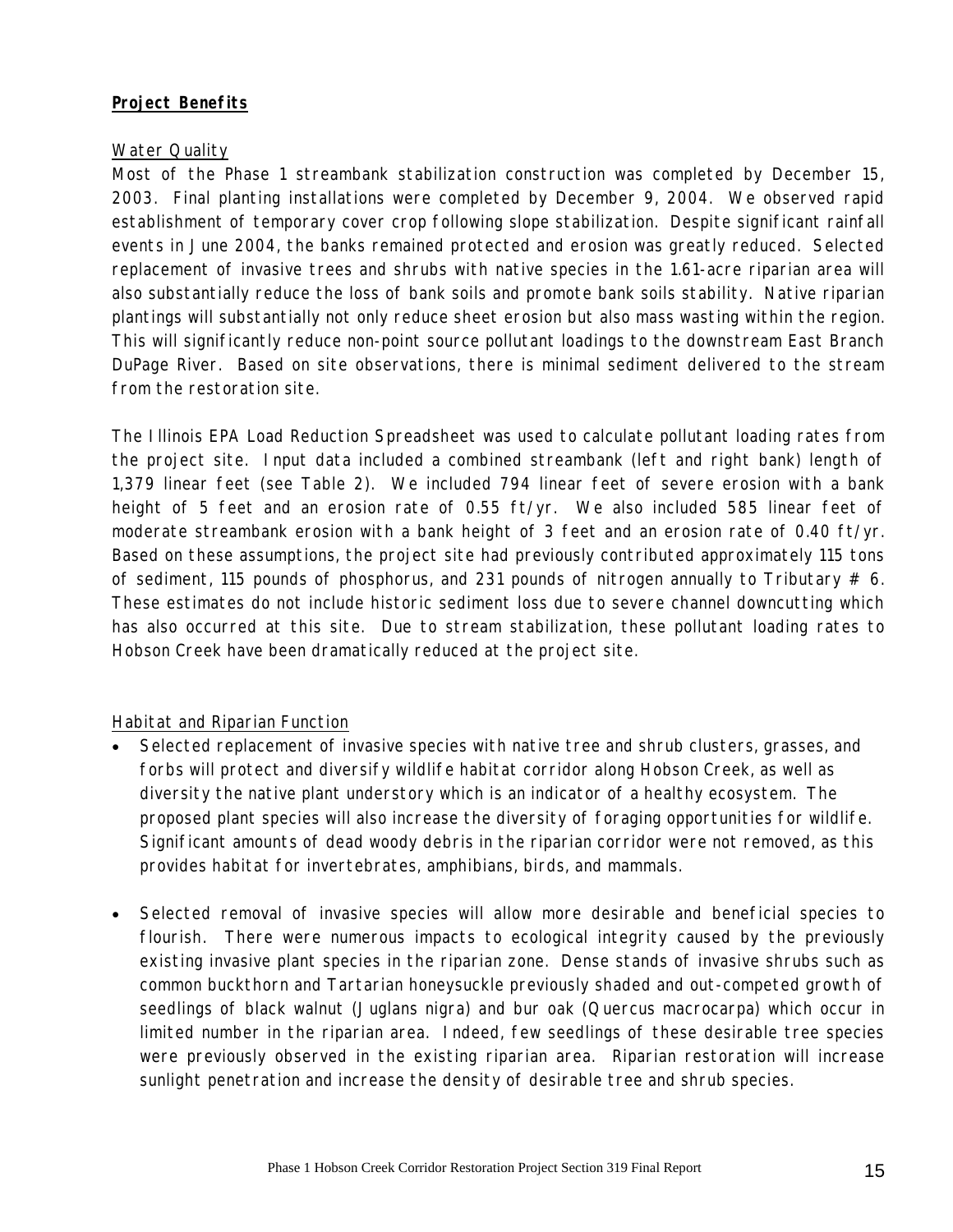- The proposed riparian planting restoration will enhance the function of interception of rainfall. Deep-rooted trees and plants have increased absorption properties over the existing riparian species.
- The proposed density of trees, shrubs, forbs and grasses will enhance pollutant filtration and assimilation of nutrients as well as contaminated runoff discharged from surrounding upland areas, or through the project site. Native groundcover such as grasses and forbs are particularly efficient at trapping sediment in the uptake of phosphorus and nitrogen nutrients which otherwise cause pollution within the waterway. The proposed planting plan will significantly increase the abundance of groundcover species. Deep-rooted trees will increase the uptake of nitrogen from shallow groundwater, improving water quality of the stream.
- The proposed planting plan will help restore in-stream vegetative cover by encouraging partial sunlight penetration into the water column to enhance growth of shoreline forbs and grasses, as well as potentially allowing in-stream aquatic macrophytes. This will enhance the function of in-stream habitat conditions.

#### Public Outreach / Education

Project Signage (per project plans) placed at strategic locations at Green Trails Drive and at Green Briar Drive are being utilized to notify motorists, pedestrians, and visitors regarding the project, funding sources, and proposed improvements and activities. The project site adjoins a walking trail and outdoor athletic facilities at Seven Bridges Park owned by the Woodridge Park District that receives thousands of visitors annually. This park is located immediately downstream of Green Trails Drive. In addition, Caddy Corner Park is located adjacent to the upstream end of the project site, along the Hobson Creek corridor. Many of these park visitors use trails and sidewalks along the Hobson Creek stream corridor which will further enhance community educational outreach from the project site.

The Hobson Creek Community Council (HCCC) Board and members have been active over the last several years in acquiring Phase 1 Section 319 Clean Water Act grant funding through the Illinois EPA and U.S. EPA, acquiring DuPage County Water Quality Improvement Program funding, completing final engineering design, obtaining regulatory permit approvals for the Phase1 and Phase 2 project areas, educating homeowners, acquiring landowner signoffs for the proposed work in the common area, setting aside matching funds to complete portions of this project, contracting with stream consultants, and other activities. Over 20 landowners along the project site have been contacted by HCCC regarding the project for easement agreements associated with the proposed work. Additional HCCC education includes Board meetings, quarterly newsletter updates, and announcements in meetings of the Conservation Foundation. According to Mr. Bob Longacre of HCCC, in part as a result of these efforts and a successful project, the residents of HCCC have been pleased with the project results to date.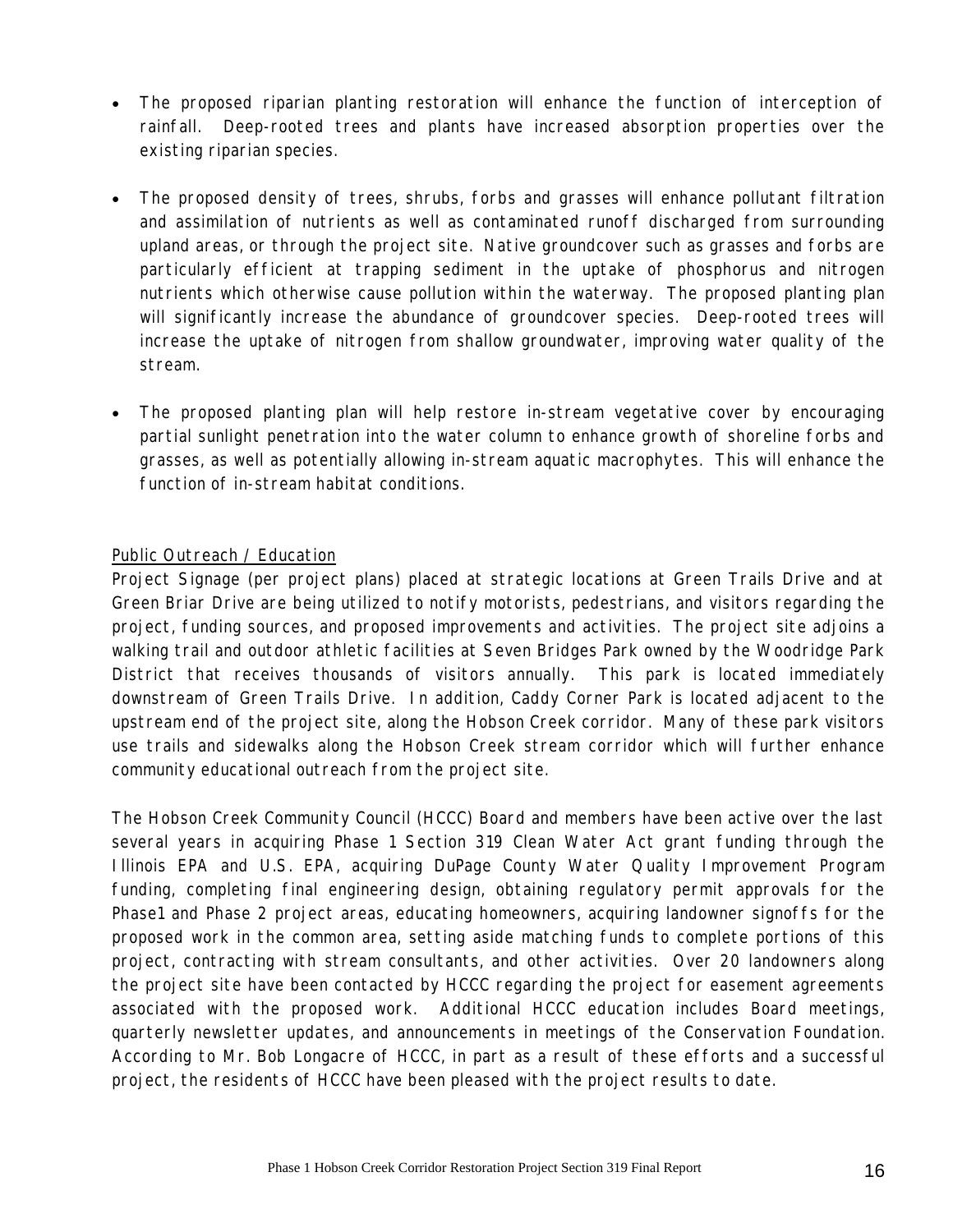Various newsletter, newspaper and periodical articles have been published regarding the Hobson Creek Corridor Restoration Project. The Conservation Foundation newsletter Watershed Currents published a project article in 2003, Vol. 2, Issue 2. Three newspaper articles have been published regarding the project. Meg Dedolph published "Homeowners Work to Restore Creek" in The Naperville Sun in mid-November, 2003. A letter to the editor of the Naperville Sun was published in response to the newspaper article was submitted by the Commissioner of the Forest Preserve District of DuPage County, entitled "Hobson Creek Restoration Lifts Quality of Life." One pre-construction newspaper article was published in the Daily Herald, Section 1. This newspaper article was entitled "Your Actions May Be Key to Water Quality, County Says." One professional publicist published three professional journal articles featuring the Hobson Creek Corridor Restoration Project. An article entitled "Hobson Creek Restoration Project" was published in the November / December 2004 Land & Water Magazine by Greg Northcutt including interviews with Ted Gray. An article entitled "Stable Streams" was published by Mr. Northcutt in December 2004 Civil Engineering News Magazine. November 2004. An article titled "Stabilizing an Urban Streambank" was published by Mr. Northcutt in the November, 2004 Landscape Architect and Specifier News.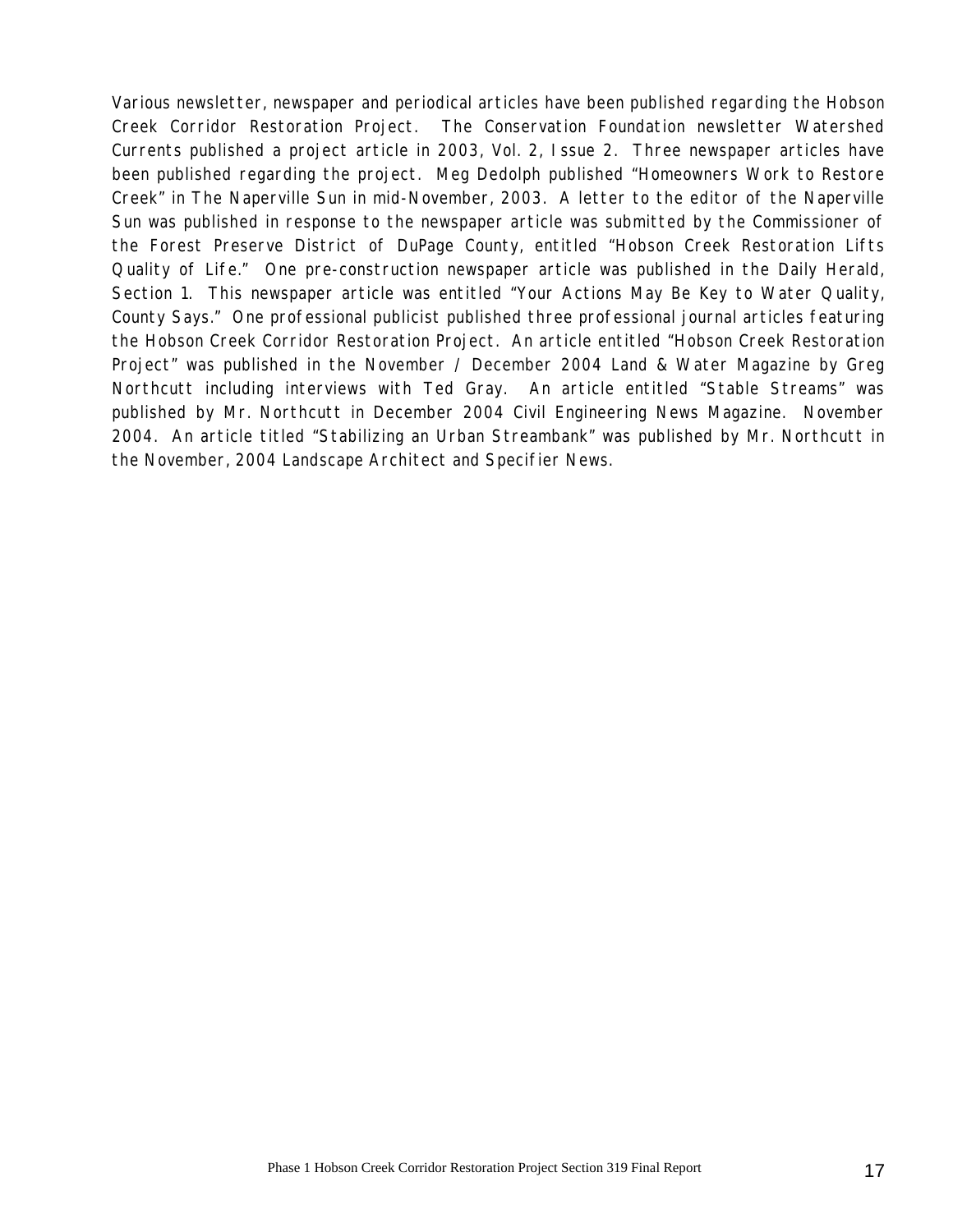**ATTACHMENT 1: PROJECT PHOTOS**